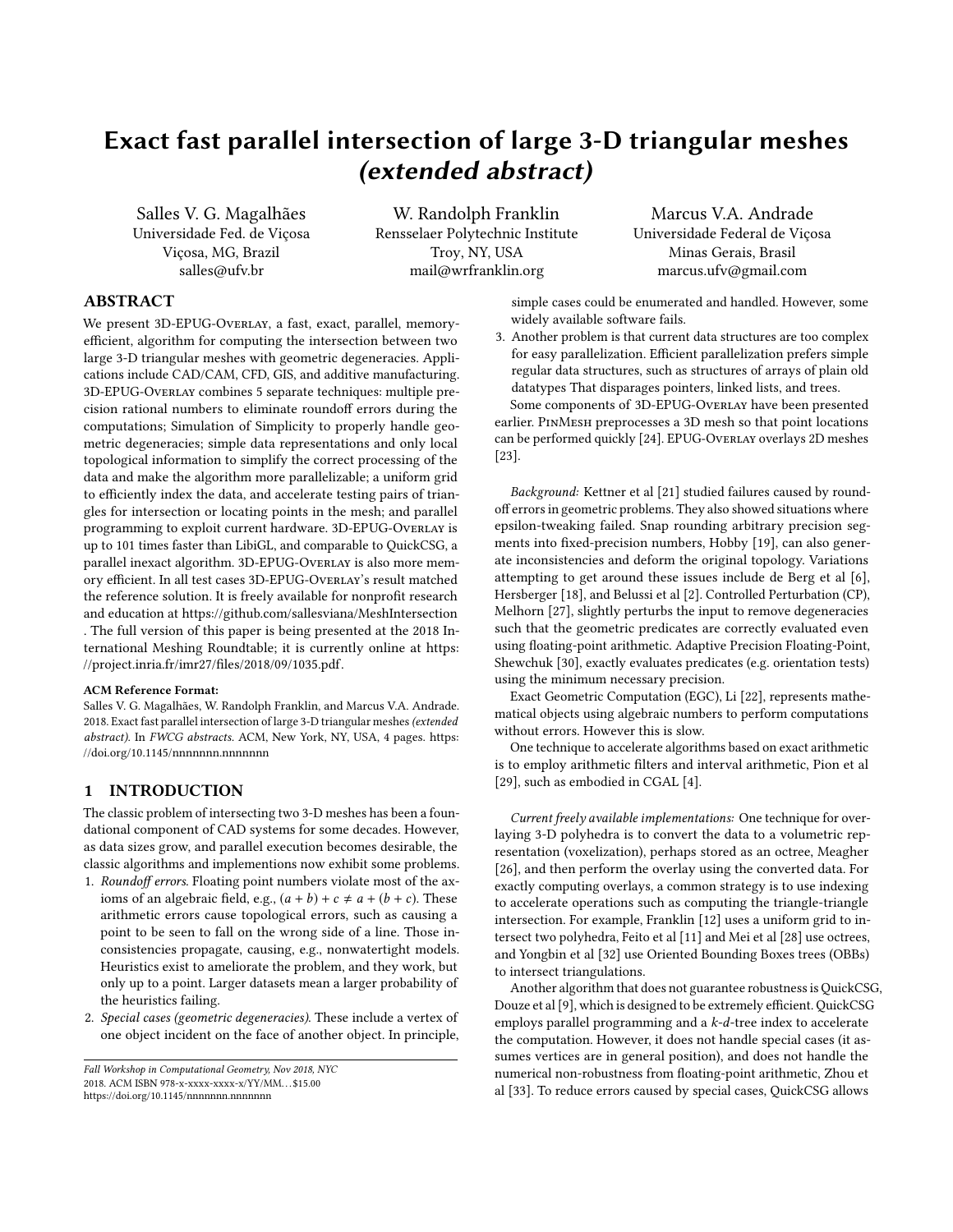the user to apply random numerical perturbations to the input, but this has no guarantees.

Although small errors may sometimes be acceptable, they accumulate if several inexact operations are performed in sequence. This gets even worse in CAD and GIS where it is common to compose operations. For use when exactness is required, Hachenberger et al [\[17\]](#page-3-20) presented an algorithm for computing the exact intersection of Nef polyhedra.

Bernstein et al [\[3\]](#page-3-21) presented an algorithm that tries to achieve robustness in mesh intersection by representing the polyhedra using binary space partitioning (BSP) trees with fixed-precision coordinates. It can intersect two such polyhedra by only evaluating fixed-precision predicates. However, in 3D, the BSP representation often has superlinear size, because the partitioning planes intersect so many objects. Also, converting BSPs back to more widely used representations (such as triangular meshes) is slow and inexact.

Recently, Zhou [\[33\]](#page-3-19) presented an exact and parallel algorithm for performing booleans on meshes. The key is to use the concept of winding numbers to disambiguate self-intersections on the mesh. That algorithm is freely available and distributed in the LibiGL package, Jacobson et al [\[20\]](#page-3-22). Its implementation employs CGAL's exact predicates. The triangle-triangle intersection computation is also accelerated using CGAL's bounding-box-based spatial index. LibiGL is not only exact, but also much faster than Nef Polyhedra. However, it is still slower than fast inexact algorithms such as QuickCSG.

## 2 OUR TECHNIQUES

Our solution to the above problems combines the following five techniques.

Big rational numbers: Representing a number as the quotient of two integers, each represented as an array of groups of digits, is a classic technique. The fundamental limitation is that the number of digits grows exponentially with the depth of the computation tree. Our relevant computation comprises comparing the intersection of two lines defined by their endpoints against a plane defined by three vertices. So, this growth in precision is quite tolerable.

The implementation challenges are harder. Many C++ implementations of new data structures automatically construct new objects on a global heap, and assume the construction cost to be negligible. That is false for parallel programs processing large datasets. Constructing and destroying heap objects has a superlinear cost in the number of objects on the heap. Parallel modifications to the heap must be serialized. Therefore we carefully construct our code to minimize the number of times that a rational variable needs to be constructed or enlarged. This includes minimizing the number of temporary variables needed to evaluate an expression. Furthermore, we use interval arithmetic as a filter to determine when evaluation with rationals is necessary.

Simulation of Simplicity: Simulation of Simplicity (SoS), Edelsbrunner et al [\[10\]](#page-3-23), addresses the

<span id="page-1-0"></span>

Figure 1: Difficult test case for 3-D point location.

problem that, "sometimes, even careful attempts at capturing all degenerate cases leave hard-to-detect gaps",

Yap [\[31\]](#page-3-24). Figure [1](#page-1-0) is a challenging case. It consists of two pyramids with central vertices incident at a common vertex  $v$ .  $v$  is non-manifold and is on 8 faces, 4 from each pyramid. It is not easy to determine which of the 8 faces should intersect the ray that would be run up from  $v$  in order to locate  $v$ . In the subproblem of point location, RCT gets this point location case wrong; PinMesh is correct because of SoS, Magalhães et al [\[24\]](#page-3-1). SoS symbolically perturbs coordinates by adding infinitesimals of different orders. The result is that there are no longer any coincidences, e.g., three points are never collinear.

Minimal topology: A sufficient representation of a 3-D mesh comprises the following: (a) the array of vertices,  $(v_i)$ , where each  $v_i =$  $(x_i, y_i, z_i)$ . (b) the array of tetrahedra or other polyhedra,  $t_i$ , used<br>solely to store properties such as density and (c) the array of august solely to store properties such as density, and (c) the array of augmented oriented triangular faces ( $f_i$ ), where  $f_i = (v_{i1}, v_{i2}, v_{i3}, t_{i1}, t_{i2})$ . The tetrahedron or polyhedron  $t_{i1}$  is on the positive side of the face  $f_i = (v_{i1}, v_{i2}, v_{i3})$ ;  $t_{i2}$  on the negative. It is unnecessary to store any further relations, such as from face to adjacent face, from vertex to adjacent face, edge loops, or face shells.

Note that there are no pointers or lists; we need only several structures of arrays. If the tetrahedra have no properties, then the tetrahedron array does not need to exist, so long as the tetrahedra, which we are not storing explicitly, are consistently sequentially numbered. The point is to minimize what types of topology need to be stored.

Uniform grid: The uniform grid, Akman et al [\[1\]](#page-3-25), Franklin et al [\[13](#page-3-26)[–15\]](#page-3-27) is used as an initial cull so that, when two objects are tested for possible intersection, then the probability of intersecting is bounded below by a positive number. Therefore, the number of pairs of objects tested for intersection that do not actually intersect is linear in the number that do intersect. Thus the expected execution time is linear in the output size.

A careful concrete implementation of this abstraction is critical. We tested several choices; details are in Magalhães [\[7\]](#page-3-28). We also tested an octree, but our uniform grid implementation is much faster. We also used a second level grid for some cells. This allowed us to use an approximation to determine which faces intersected each cell: enclosing oblique faces with a box and then marking all the cells intersecting that box, which is more cells than necessary.

#### 3 3-D MESH INTERSECTION

3D-EPUG-Overlay exactly intersects 3-D meshes. Its input is two triangular meshes  $M_0$  and  $M_1$ . Each mesh contains a set of 3-D triangles representing a set of polyhedra. The output is another mesh where each represented polyhedron is the intersection of a polyhedron from  $M_0$  with another one from  $M_1$ . The key is the combination of five techniques described later. Extra details are in Magalhães et al [\[7,](#page-3-28) [8,](#page-3-29) [23](#page-3-2)[–25\]](#page-3-30).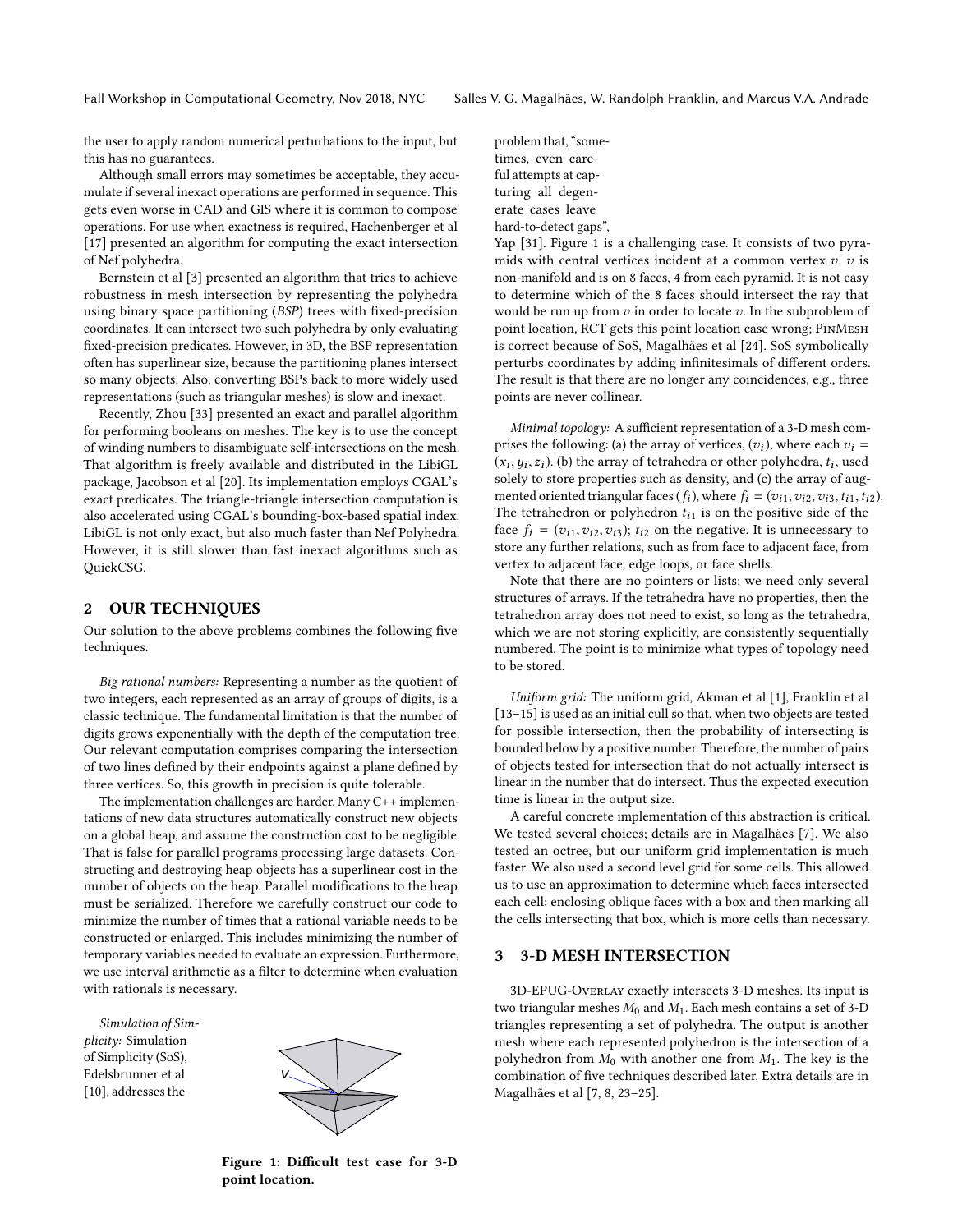Data representation: The input is a pair of triangular meshes in 3-D  $(E^3)$ . Both meshes must be watertight and free from self-<br>intersections. The polyhedra may have complex and nonmanifold intersections. The polyhedra may have complex and nonmanifold topologies, with holes and disjoint components. The two meshes may be identical, which is an excellent stress test, because of all the degeneracies.

There are two types of output vertices: input vertices, and intersection vertices resulting from intersections between an edge of one mesh and a triangle of the other. Similarly, there are two types of output triangles: input triangles and triangles from retesselation. The first contains only input vertices while the second may contain vertices generated from intersections created during the retesselation of input triangles. An intersection vertex is represented by an edge and the intersecting triangle. For speed, its coordinates are cached when first computed.

Retesselation of faces that were split was implemented with orientation predicates, Magalhães [\[7\]](#page-3-28), which reduced to implementing 164 functions. A Wolfram Mathematica script was developed to create the code for all the predicates.

Experiments: 3D-EPUG-Overlay was implemented in C++ and compiled using g++ 5.4.1. For better parallel scalability, the gperftools Tcmalloc memory allocator [\[16\]](#page-3-31), was employed. Parallel programming was provided by OpenMP 4.0, multiple precision rational numbers were provided by GNU GMPXX and arithmetic filters were implemented using the Interval\_nt number type provided by CGAL for interval arithmetic. The experiments were performed on a workstation with 128 GiB of RAM and dual Intel Xeon E5- 2687 processors, each with 8 physical cores and 16 hyper-threads, running Ubuntu Linux 16.04. We evaluated 3D-EPUG-Overlay, by comparing it against three state-of-the-art algorithms:

- 1. LibiGL [\[33\]](#page-3-19), which is exact and parallel,
- 2. Nef Polyhedra [\[4\]](#page-3-12), which is exact, and
- 3. QuickCSG [\[9\]](#page-3-18), which is fast and parallel, but not exact, and does not handle special cases.

Our experiments showed that 3D-EPUG-Overlay is fast, parallel, exact, economical of memory, and handles special cases.

Experiments were performed with a variety of non self-intersecting and watertight meshes. The datasets and lengthy results are detailed in the full paper.

We compared 3D-EPUG-Overlay against other three algorithms. 3D-EPUG-Overlay was up to 101 times faster than LibiGL. The only test cases where the times spent by LibiGL were similar to the times spent by 3D-EPUG-Overlay were during the computation of the intersections of a mesh with itself (even in these test cases 3D-EPUG-Overlay was still faster than LibiGL). In this situation, the intersecting triangles from the two meshes are never in general position, and thus the computation has to frequently trigger the SoS version of the predicates, which we haven't not optimized yet. In the future, we intend to optimize this.

However, LibiGL also repairs meshes (by resolving self-intersections) during the intersection computation, which 3D-EPUG-OverLAY does not attempt.

Because of the overhead of Nef Polyhedra and since it is a sequential algorithm, CGAL was always the slowest. When computing the intersections, 3D-EPUG-Overlay was up to <sup>1</sup>, <sup>284</sup> times faster than CGAL. The difference is much higher if the time CGAL spends

converting the triangular mesh to Nef Polyhedra is taken into consideration: intersecting meshes with 3D-EPUG-Overlay was up to <sup>4</sup>, <sup>241</sup> times faster than using CGAL to convert and intersect the meshes.

While 3D-EPUG-Overlay was faster than QuickCSG in most of the test cases (mainly the largest ones), in others QuickCSG was up to 20% faster than 3D-EPUG-Overlay. The relatively small performance difference between 3D-EPUG-OvERLAY and an inexact method (that was specifically designed to be very fast) indicates that 3D-EPUG-Overlay presents good performance allied with exact results. Besides reporting errors during some experiments QuickCSG also failed in some situations where errors were not reported.

Finally, we also performed experiments with tetra-meshes. Each tetrahedron in these meshes is considered to be a different object and, thus, the output of 3D-EPUG-Overlay is a mesh where each object represents the intersection of two tetrahedra (from the two input meshes). These meshes are particularly hard to process because of their internal structure, which generates many triangle-triangle intersections. For example, during the intersection of the Neptune with the Neptune translated datasets (two meshes without internal structure), there are 78 thousand pairs of intersecting triangles and the resulting mesh contains 3 million triangles. On the other hand, in the intersection of 518092 tetra (a mesh with 6 million triangles and 3 million tetrahedra) with 461112 tetra (a mesh with 8 million triangles and 4 million tetrahedra) there are 5 million pairs of intersecting triangles and the output contains 23 million triangles.

To the best of our knowledge, LibiGL, CGAL and QuickCSG were not designed to handle meshes with multi-material and, thus, we couldn't compare the running time of 3D-EPUG-Overlay against them in these test cases.

We also evaluated the peak memory usage of each algorithm. 3D-EPUG-Overlay was: almost always smaller than LibiGL, with the difference increasing as the datasets became larger; smaller than QuickCSG in every case where QuickCSG returned the correct answer; and much smaller than CGAL. A typical result was the intersection of Neptune (4M triangles) with Ramesses (1.7M triangles): 3D-EPUG-Overlay used 2.6GB, LibiGL used 6.7GB, and CGAL 84GB. The largest example that 3D-EPUG-Overlay processed, 518092Tetra (6M triangles) with 461112Tetra (8.5M triangles) used 43GB. Magalhães [\[7\]](#page-3-28) contains detailed results.

Correctness evaluation: 3D-EPUG-Overlay was developed on a solid foundation (i.e., all computation is exact and special cases are properly handled using Simulation of Simplicity) in order to ensure correctness. However, perhaps its implementation has errors? Therefore, we performed extensive experiments comparing it against LibiGL (as a reference solution). We employed the Metro tool, Cignoni et al [\[5\]](#page-3-32), to compute the Hausdorff distances between the meshes being compared. Metro is widely employed, for example, to evaluate mesh simplification algorithms by comparing their results with the original meshes.

In every test, the difference between 3D-EPUG-Overlay and LibiGL was reported as 0. In some situations the difference between LibiGL and CGAL was a small number (maximum <sup>0</sup>.0007% of the diagonal of the bounding-box). We guess this is because the exact results are stored using floating-point variables, and different strategies are used to round the vertices to floats and write them to the